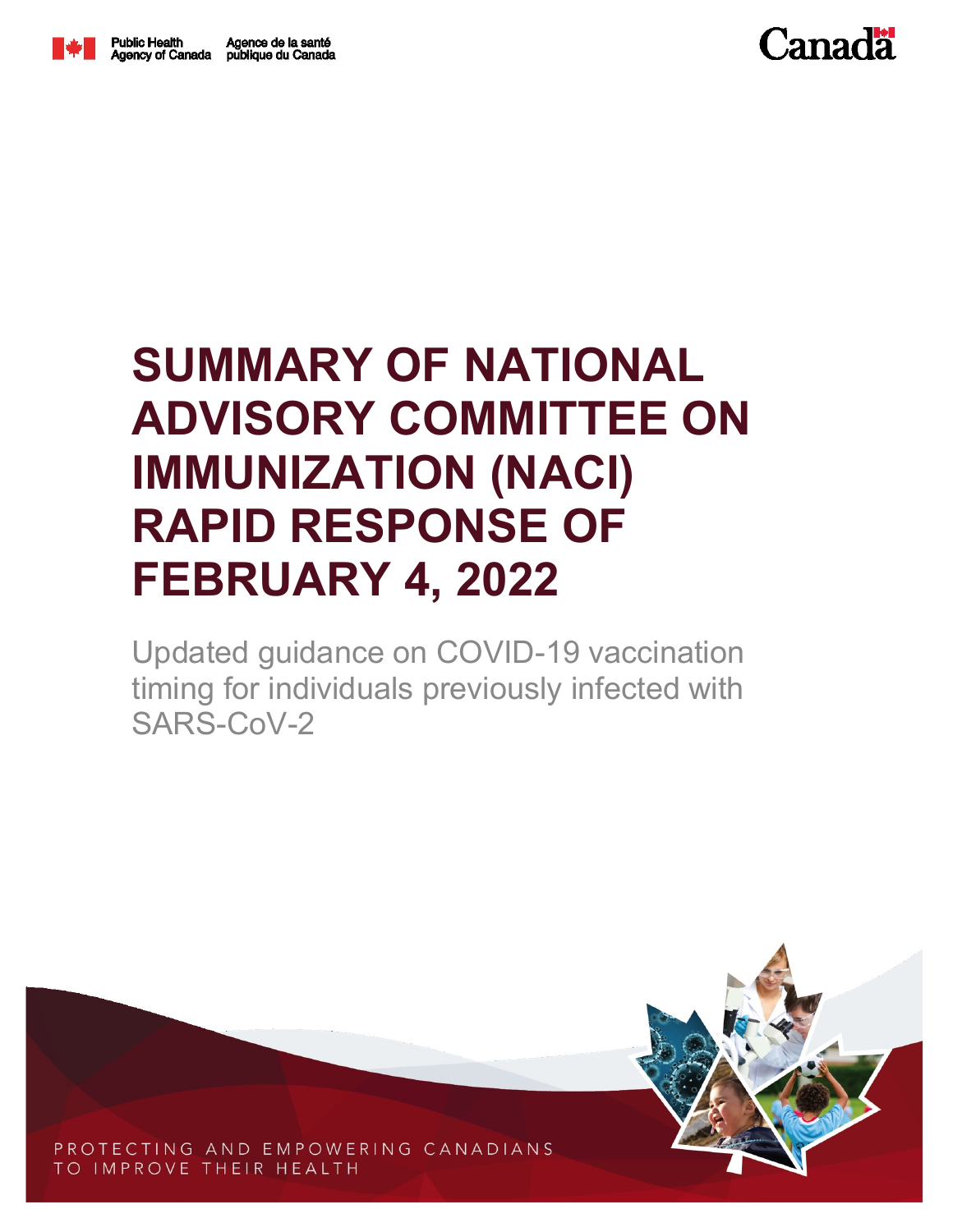## **OVERVIEW**

- On February 4, 2022, the Public Health Agency of Canada (PHAC) released updated guidance from the National Advisory Committee on Immunization (NACI) regarding the timing of COVID-19 vaccination after SARS-CoV-2 infection. These recommendations are based on current scientific evidence and NACI's expert opinion.
- Vaccination continues to be very important, even for those with a prior SARS-CoV-2 infection. NACI continues to recommend that COVID-19 vaccines should be offered to individuals with previous SARS-CoV-2 infection without contraindications to the vaccine.
- Suggested intervals between SARS-CoV-2 infection and COVID-19 vaccination are intended to serve as a guide and are based on the available evidence on the safety, effectiveness and timing of vaccination following infection; immunological principles; and expert opinion. Guidance on suggested intervals between infection and vaccination may change as additional evidence emerges.

## **At this time, NACI suggests that:**

- **Individuals who experienced SARS-CoV-2 infection before starting or completing their primary COVID-19 vaccine series may receive their next dose 8 weeks after symptoms started or after testing positive (if no symptoms were experienced).**
- **Individuals who are recommended to receive a booster dose and who experienced SARS-CoV-2 infection after completing their primary series may receive a booster dose 3 months after symptoms started or after testing positive (if no symptoms were experienced) and provided it is at least 6 months after completing a primary series.**
- Additional guidance on intervals between infection and vaccination for individuals who are moderately to severely immunocompromised or who have experienced multisystem inflammatory syndrome in children (MIS-C) are outlined in the rapid response.

For the full update, please see [NACI rapid response: Updated guidance on COVID-19](https://www.canada.ca/en/public-health/services/immunization/national-advisory-committee-on-immunization-naci.html)  [vaccination timing for individuals previously infected with SARS-CoV-2.](https://www.canada.ca/en/public-health/services/immunization/national-advisory-committee-on-immunization-naci.html)

For more information on NACI's recommendations on the use of COVID-19 vaccines, please refer to th[e COVID-19 vaccine chapter](https://www.canada.ca/en/public-health/services/publications/healthy-living/canadian-immunization-guide-part-4-active-vaccines/page-26-covid-19-vaccine.html) in the [Canadian Immunization Guide](https://www.canada.ca/en/public-health/services/canadian-immunization-guide.html) (CIG), as well as additional statements on the [NACI website.](https://www.canada.ca/en/public-health/services/immunization/national-advisory-committee-on-immunization-naci.html)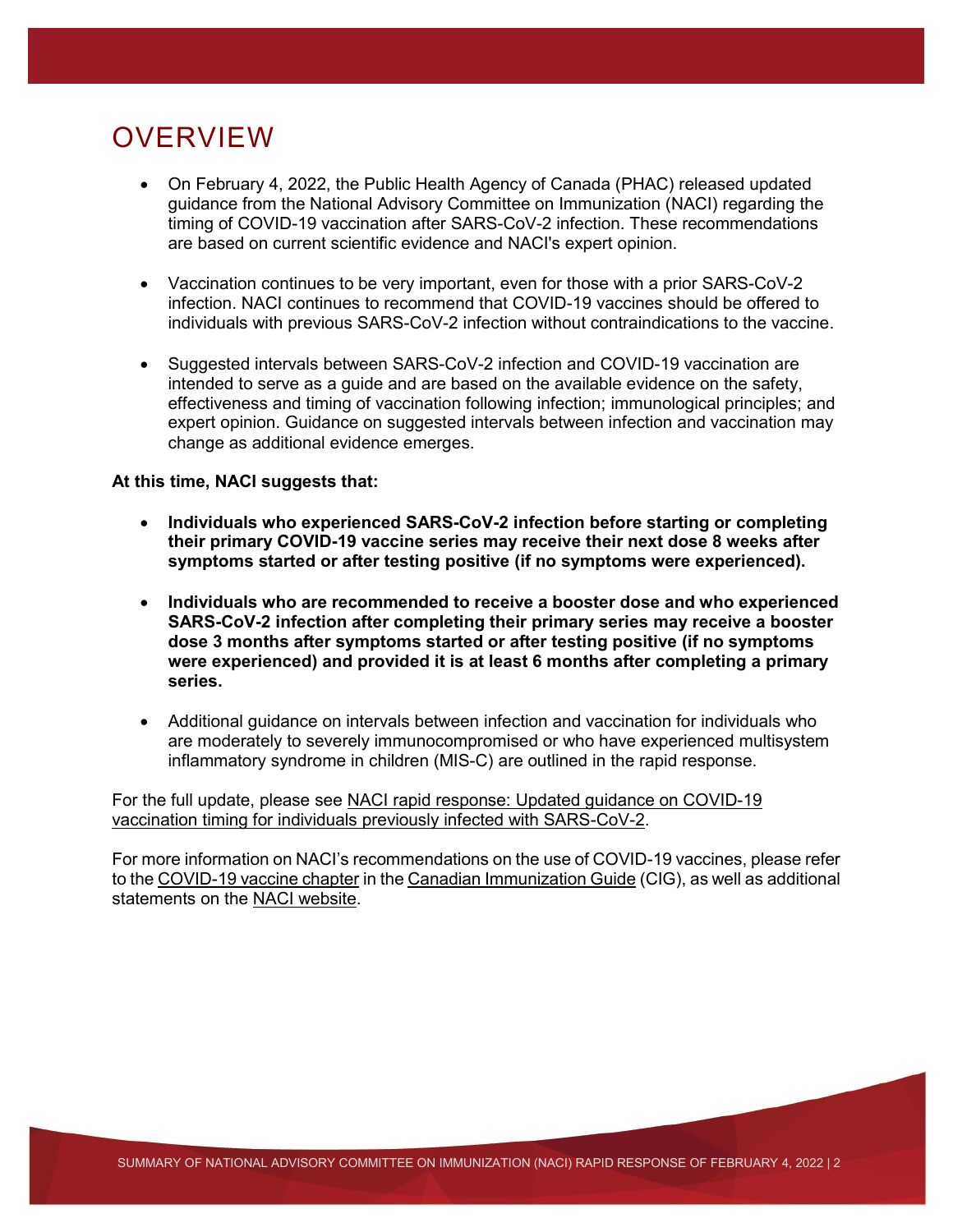## WHAT YOU NEED TO KNOW

- The Omicron variant continues to circulate and cause widespread infection in Canada. People who have a recent history of SARS-CoV-2 infection may be wondering how long to wait after infection before receiving a dose of a COVID-19 vaccine, either to start or complete a primary series or receive a booster dose.
- Vaccination continues to be very important, even for those with a prior SARS-CoV-2 infection. NACI continues to recommend that COVID-19 vaccines should be offered to individuals with previous SARS-CoV-2 infection without contraindications to the vaccine.
- Suggested intervals between SARS-CoV-2 infection and COVID-19 vaccination are intended to serve as a guide and are based on the available evidence on the safety, effectiveness and timing of vaccination following infection; immunological principles; and expert opinion.
- Some studies conducted before the emergence of the Omicron variant noted that past infection offers good protection from re-infection, but that this protection decreases as time goes on.
- While infection alone may provide some protection, vaccination following infection is expected to strengthen the immune response and to provide a more robust and longerlasting protection against COVID-19.
- The safety profile for people with previous infection is very good and generally comparable to those who have not previously been infected. Limited evidence suggests that side effects may be slightly increased in individuals previously infected with SARS-CoV-2 compared to those with no history of previous infection.
- A longer interval between infection and vaccination may result in a better immune response and longer-lasting protection against Omicron and future variants. Risk factors for exposure and severe outcomes should be assessed when considering longer intervals.
- Additional guidance on intervals between infection and vaccination for individuals who are moderately to severely immunocompromised or who have experienced multisystem inflammatory syndrome in children (MIS-C) are outlined in the NACI rapid response.
- It is important that individuals with SARS-CoV-2 infection wait until they are no longer considered infectious and no longer have any symptoms of acute COVID-19 illness before receiving a dose of a COVID-19 vaccine. This will help minimize the risk of transmission of COVID-19 at immunization venues and allow monitoring of potential side effects from vaccination, respectively.
- Previous infection can be defined in different ways. Provinces and territories will decide how to define previous infection in their jurisdictions.